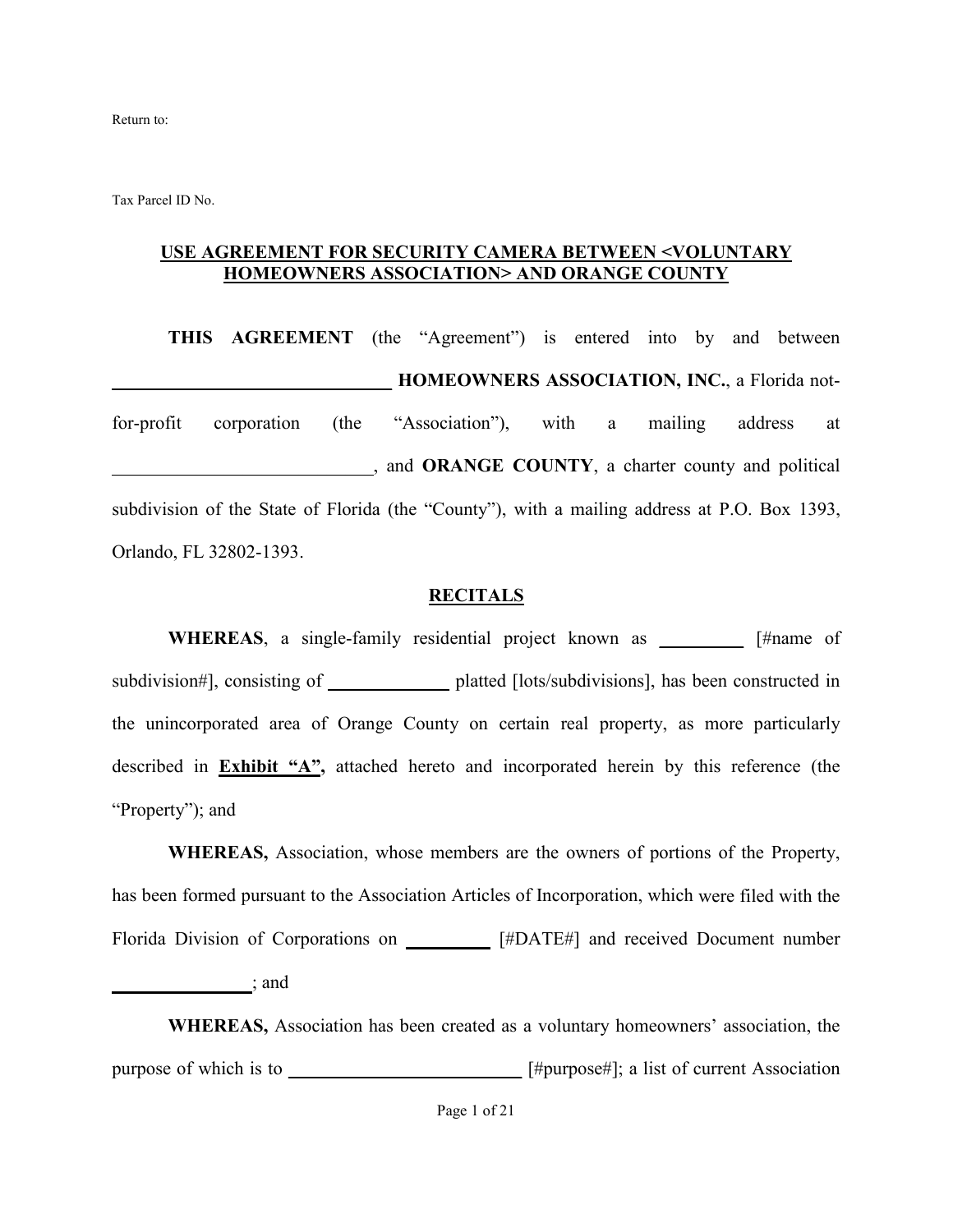members is attached hereto and incorporated herein by reference as **Exhibit "B";** and

**WHEREAS**, Association desires to obtain a Right-of-Way Utilization Permit and Low Voltage Electrical Registration (together, the "Permits") from County, pursuant to which Association will be allowed to install, construct, and maintain the following improvements: **security camera(s), any associated components, electronics, or any other equipment necessary to operate such camera(s), any pole(s) to which such camera(s) will be attached, and associated signage within the right-of-way** (collectively, the "Improvement(s)"), in the roads, medians, and parkways, located within the existing public rights-of-way adjacent to the Property and/or located within those areas which have been dedicated via plat or deed to public use (collectively, the "Dedicated Areas"), said Dedicated Areas being within the boundaries of or adjacent to the Property, as more particularly described in composite **Exhibit "A"**; and

**WHEREAS**, County requires that Association and its members undertake certain commitments and covenants to assure the perpetual and continuous maintenance of any such Improvement(s).

**NOW, THEREFORE**, in consideration of the foregoing and of the terms and conditions set forth herein, the parties agree as follows:

1. **RECITALS**. The foregoing recitals are true and correct and form a material part of this Agreement.

# Page 2 of 21 2. **RIGHT-OF-WAY UTILIZATION PERMIT AND LOW VOLTAGE ELECTRICAL REGISTRATION.** County shall issue the Permits to Association subject to the terms of this Agreement. Association shall not, while installing, maintaining, or removing the Improvement(s), damage or disturb any portion of the Dedicated Areas without prior written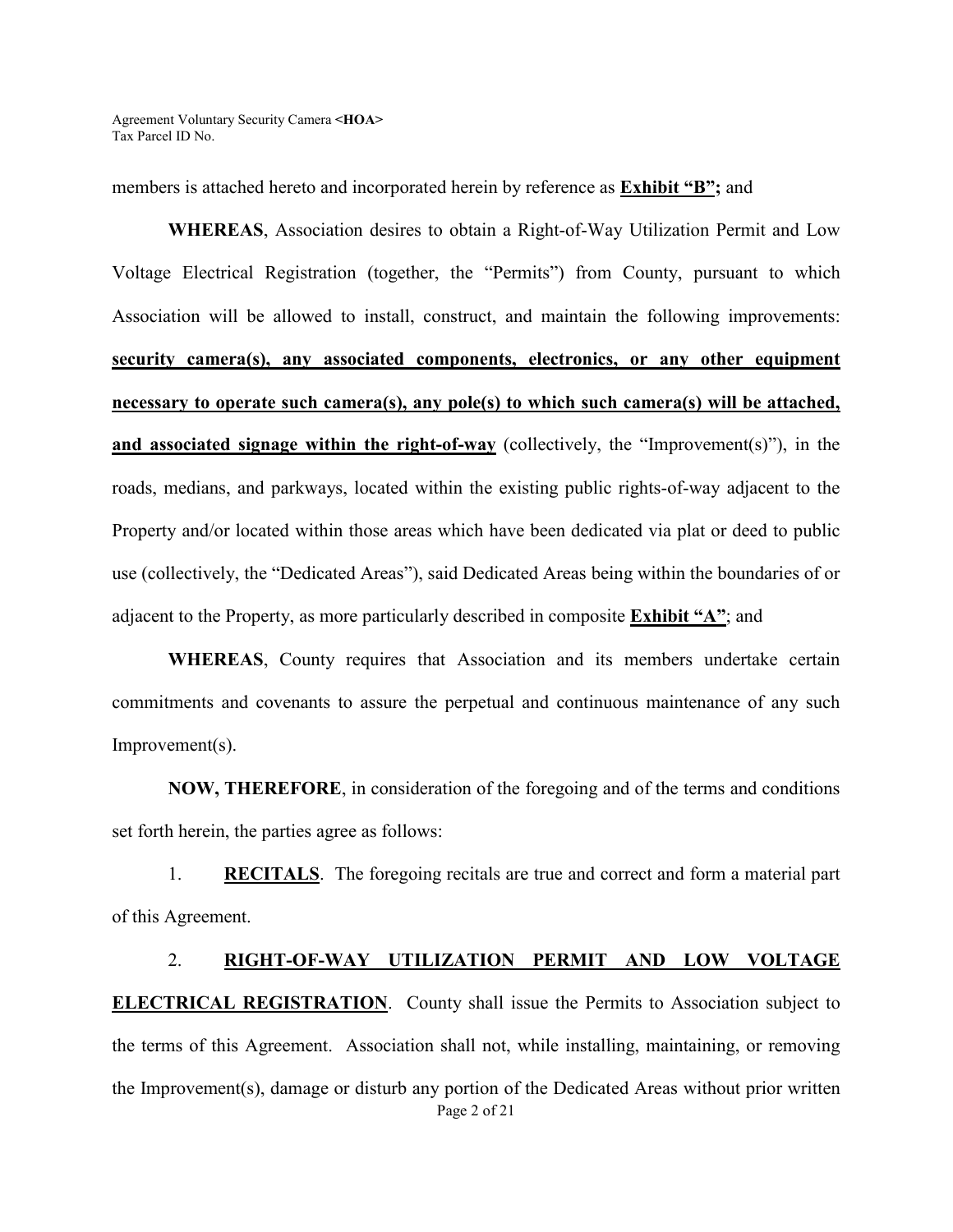approval by County and County's prior written approval of a plan to restore the Dedicated Areas. Nothing contained herein or by virtue of the issuance of the Permits shall give or grant to Association or its members any ownership rights to any portion of the Dedicated Areas. Furthermore, nothing contained herein or by virtue of the issuance of the Permits shall give or grant to Association or its members any license, privilege, or right to install, construct, or maintain any of the Improvements outside the Dedicated Areas. Moreover, in the event the Association needs any other type of permit or approval to install, construct, or maintain any of the Improvements, it shall be the Association's responsibility to apply for and obtain any such permit or approval at its sole expense before installation, construction, or maintenance.

3. **IMPROVEMENTS**. Any improvement that, in County's sole opinion, may impede the functional operation of planned, proposed, or existing utilities or facilities shall not be permitted under this Agreement. The Improvement(s) shall be established and maintained in such a manner as will not interfere with the use of the Dedicated Areas by the public nor create a safety hazard on such Dedicated Areas.

4. **REMOVAL/RELOCATION**. If, in the sole opinion of County, the Improvement(s):

- a. Presents a safety and/or traffic operational hazard, or
- Page 3 of 21 b. Interferes with any construction, reconstruction, alteration, improvement(s), or maintenance which County desires to perform on, around, or under the Dedicated Areas, then Association, upon receipt of a written notice from County, shall remove, repair, or relocate the Improvement(s) as requested by County and to County's satisfaction within thirty (30) days of receipt of said notice, or, in the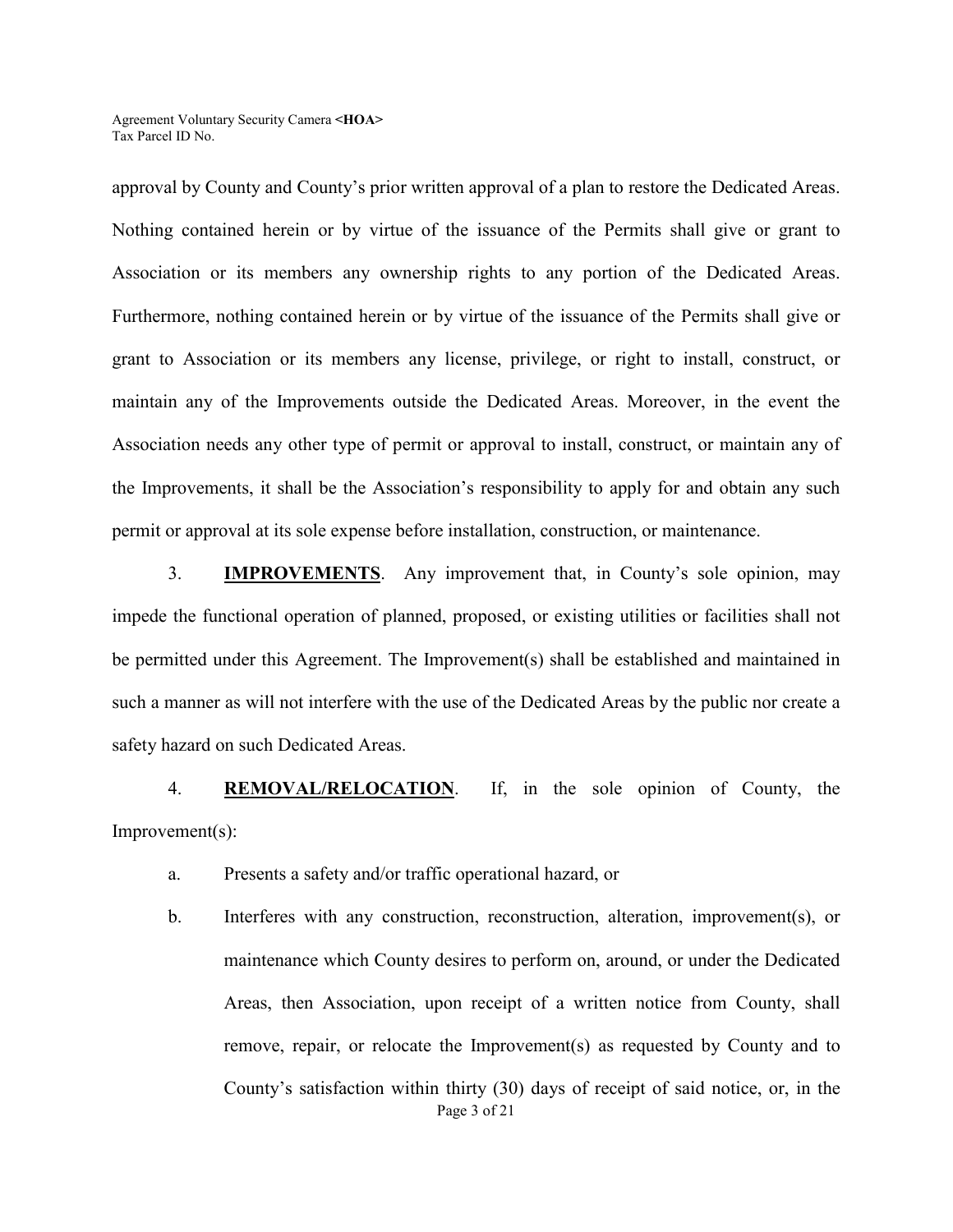event such notice is returned as undeliverable to Association's address above, within thirty (30) days of the first date of publication of legal notice, which publication shall appear in not less than two weekly issues of a newspaper of general circulation in Orange County, Florida. Any such relocation, repair, or removal of the Improvement(s) shall be at the sole expense of Association and at no cost to County.

5. **INDEMNIFICATION**. To the fullest extent permitted by law, Association shall defend, indemnify, and hold County and its agents, officials and employees, harmless from and against all claims, damages, losses, and expenses, including reasonable attorney fees and costs, arising out of, or resulting in whole or in part from, any act or omission of the Association or their contractors, subcontractors, agents or employees. The remedy provided to County by this paragraph shall be in addition to and not in lieu of any other remedy available under the Agreement or applicable law and shall survive the termination of this Agreement. Association shall defend, indemnify, and hold County harmless (and any governmental body or utility authority properly using the Dedicated Areas) from and against all expenses, costs, or claims for any damages to the Improvement(s) which may result from the use of the Dedicated Areas by County or any other governmental body or authority due to maintenance, construction, installation, or other proper use within the Dedicated Areas.

Page 4 of 21 6. **INSURANCE**. Throughout the duration of this Agreement, Association shall procure and maintain on a primary basis, and solely at their cost and expense, insurance of the types and limits, including endorsements, described herein. The requirements contained herein, as well as County's review or acceptance of insurance maintained by Association, is not intended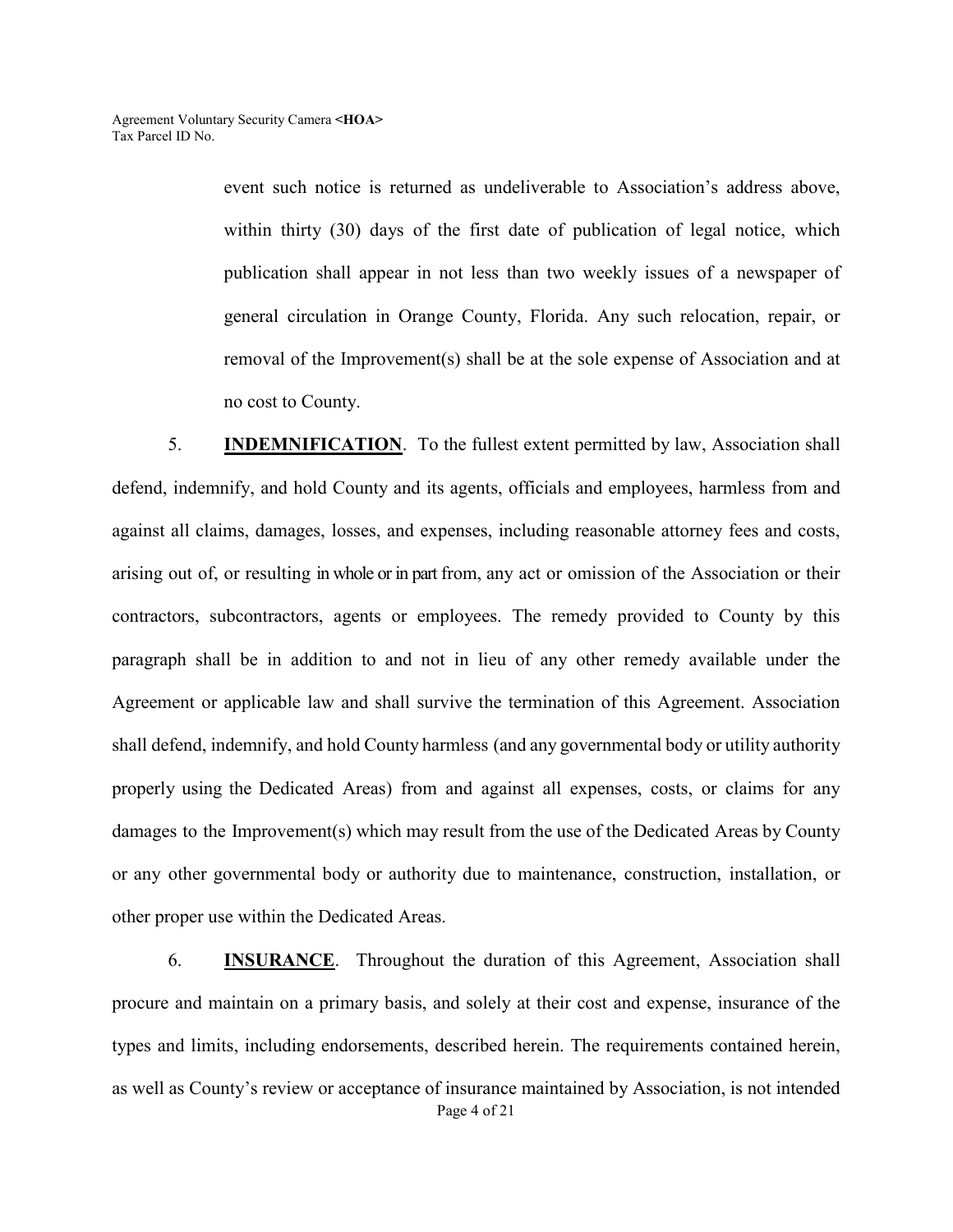to and shall not in any manner limit or qualify the liabilities or obligations assumed by Association under this Agreement. Insurance carriers providing coverage must be authorized and/or eligible to conduct business in State of Florida and must possess a current A.M. Best's Financial Strength Rating of A- Class VIII or better. Association shall require and ensure that each of its contractors and/or subcontractors maintains insurance until the completion of their work under any contract associated with this Agreement. Failure of Association to maintain appropriate and adequate insurance coverage for itself or for any other persons or entities for whom it is responsible, or to ensure that its contractors or subcontractors maintain such coverage, shall not relieve Association of any contractual responsibility, obligation, or liability. The required coverage shall be as follows:

- Commercial General Liability coverage issued on the most recent version of the ISO form as filed for use in Florida or its equivalent, with a limit of liability of not less than \$1,000,000 per occurrence. Association further agrees that coverage shall not contain any endorsement(s) excluding or limiting Product/Completed Operations, Contractual Liability, or Separation of Insureds. The General Aggregate limit shall either apply separately to this Agreement or shall be at twice the required occurrence limit.

Page 5 of 21 - Association shall endorse County as an Additional Insured with a CG 20 26 Additional Insured-Designated Person or Organization endorsement, or its equivalent, to all commercial general liability policies. This provision shall be listed in the name of the Orange County Board of County Commissioners. Within thirty (30) days of the Effective Date of this Agreement, as defined herein, and at any time prior to execution and commencement of any operations under this Agreement, Association shall provide the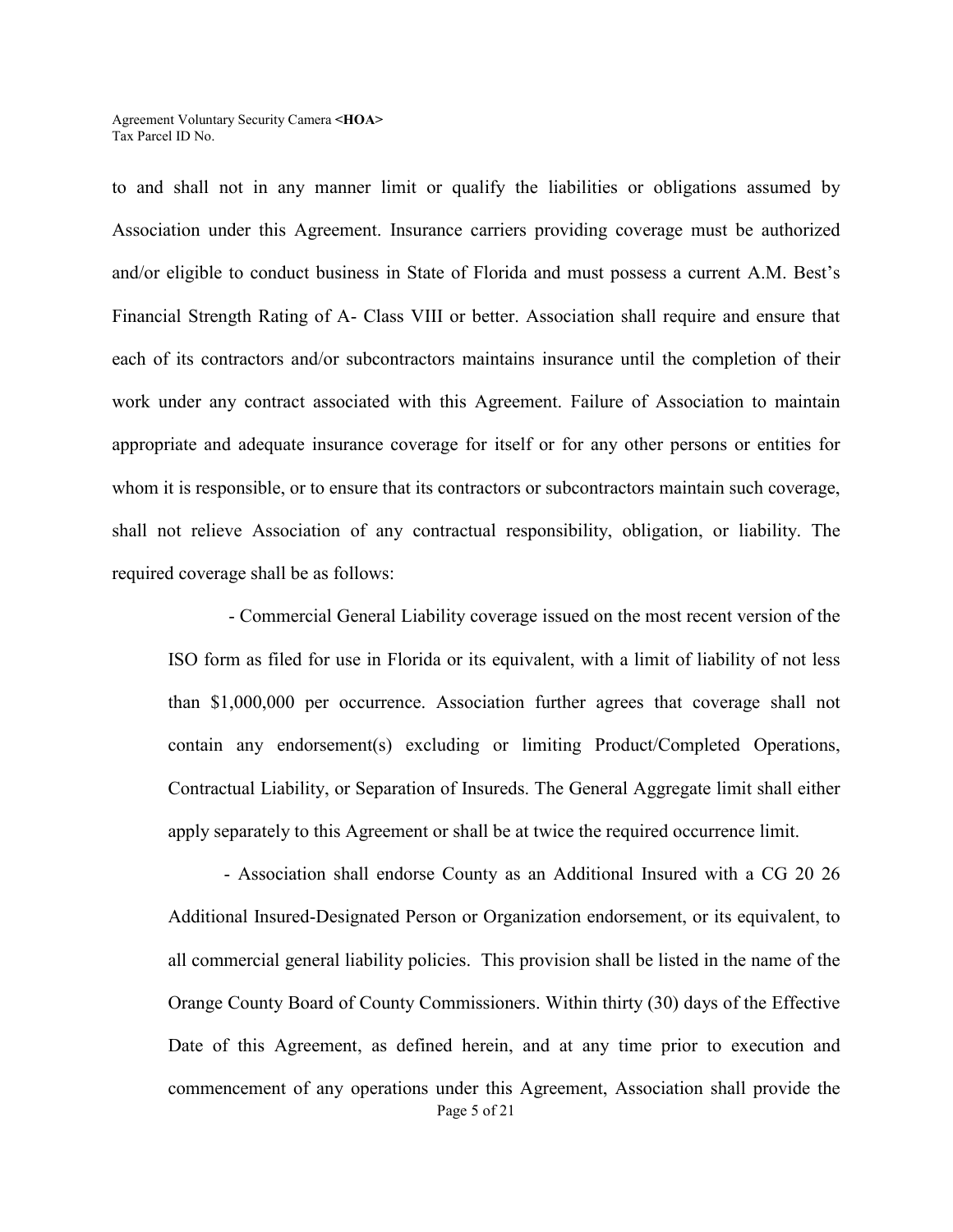County with current Certificates of Insurance. The type and amount of coverage shall be clearly stated on the face of each certificate. Each certificate shall name County as an additional insured, and shall contain a provision which forbids any cancellation, change, material alteration, or renewal of coverage without providing forty-five (45) days prior written notice to County. In addition to such certificates, Association shall provide copies of the Additional Insured Endorsement(s) and all Waiver of Subrogation endorsements as required herein. Renewal certificates shall be submitted annually within thirty (30) days of renewal. Any insurance certificates, endorsements, or copies thereof required hereunder shall be provided to the Manager of Development Engineering Division of the County's Public Works Department at 4200 South John Young Parkway, Orlando, FL 32839.

# 7. **ASSOCIATION'S UNCONDITIONAL COVENANT TO COMPLY AND MAINTAIN.**

Page 6 of 21 a. Association unconditionally covenants and agrees to comply with all terms set forth herein including, but not limited to, its obligations to satisfy the costs associated with installation of any Improvement(s) pursuant to a plan approved in advance by the County and to remove said Improvement(s) at its sole cost and expense upon reasonable demand from County as further detailed herein. Association represents and warrants that: (1) prior to entering into this Agreement, it held a duly-noticed referendum with the owners of all of the Property regarding the Association's plan to install the Improvement(s) and to enter into this Agreement and such referendum passed by at least a majority of all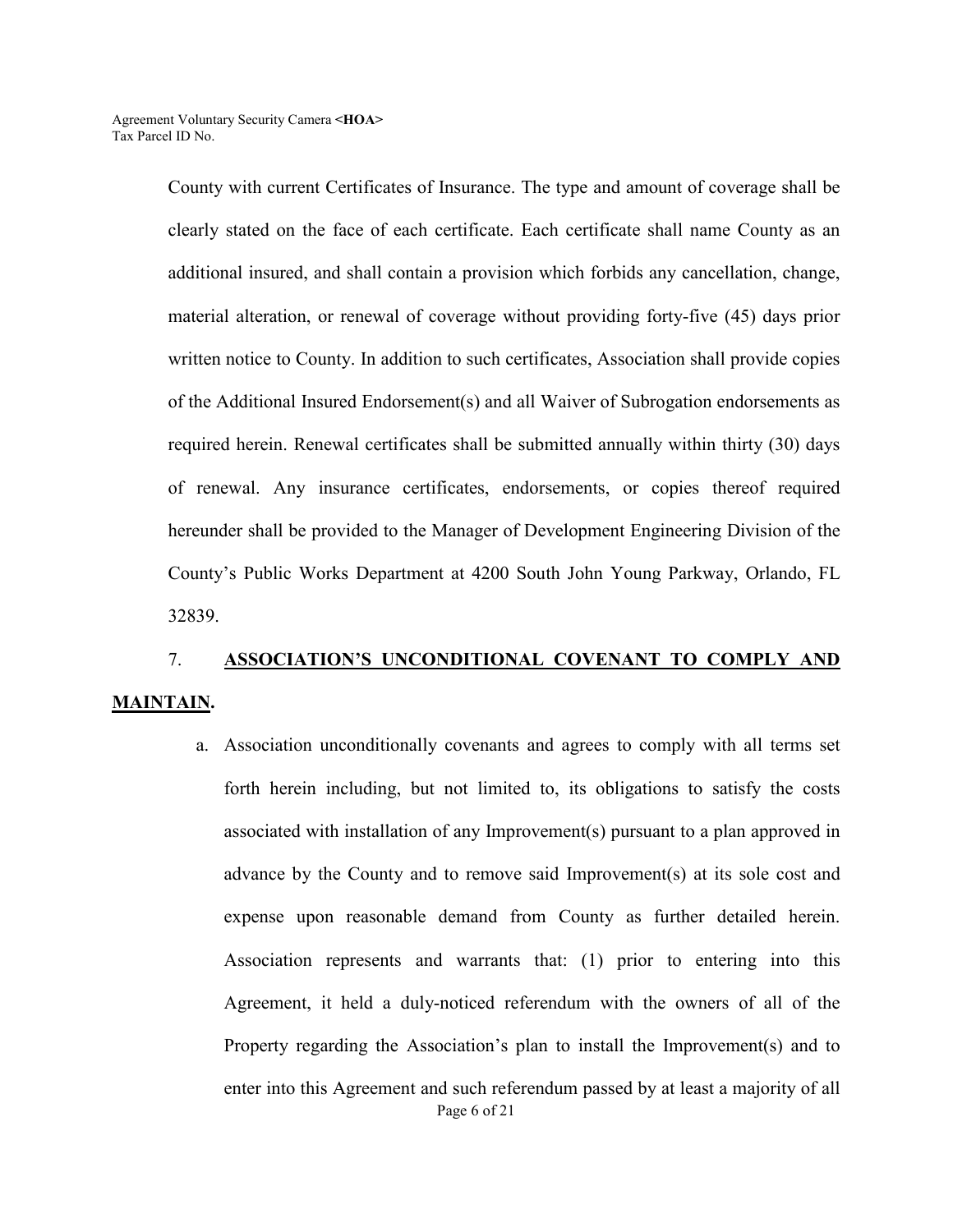owners of the Property (the "Referendum Majority"), (2) the members of the Association who were part of the Referendum Majority comprise at least a majority of the Association members (the "Association Majority"), (3) all members of the Association Majority have executed the Joinder and Consent attached hereto and incorporated herein by reference as **Exhibit "C"**, pursuant to which the Association Majority agree to, among other things, bind their successors and assigns to the terms of this Agreement and to have this Agreement recorded against their property (the "Association Property"), as more particularly described in **Exhibit "D"**, attached hereto and incorporated herein by reference, and (4) Association has the authority to enter into this Agreement and to expend Association funds to satisfy its obligations hereunder and no further approval is required to expend said funds other than a routine Board of Directors' resolution. In no event shall County become responsible for any costs associated with installation, removal, re-installation, or maintenance of any and all Improvement(s) approved by County.

Page 7 of 21 b. Association shall establish in its annual budget a reserve account in an amount sufficient to fully reimburse County for any costs County may incur (the "Reserve") as a result of Association's failure to perform any of its obligations under this Agreement. The amount of the Reserve shall be based on the deferred maintenance cost of the Improvement(s) which shall include the cost of maintenance and removal of the Improvement(s), and the cost of potential repairs to the Dedicated Areas, all as determined by the County. In the event Association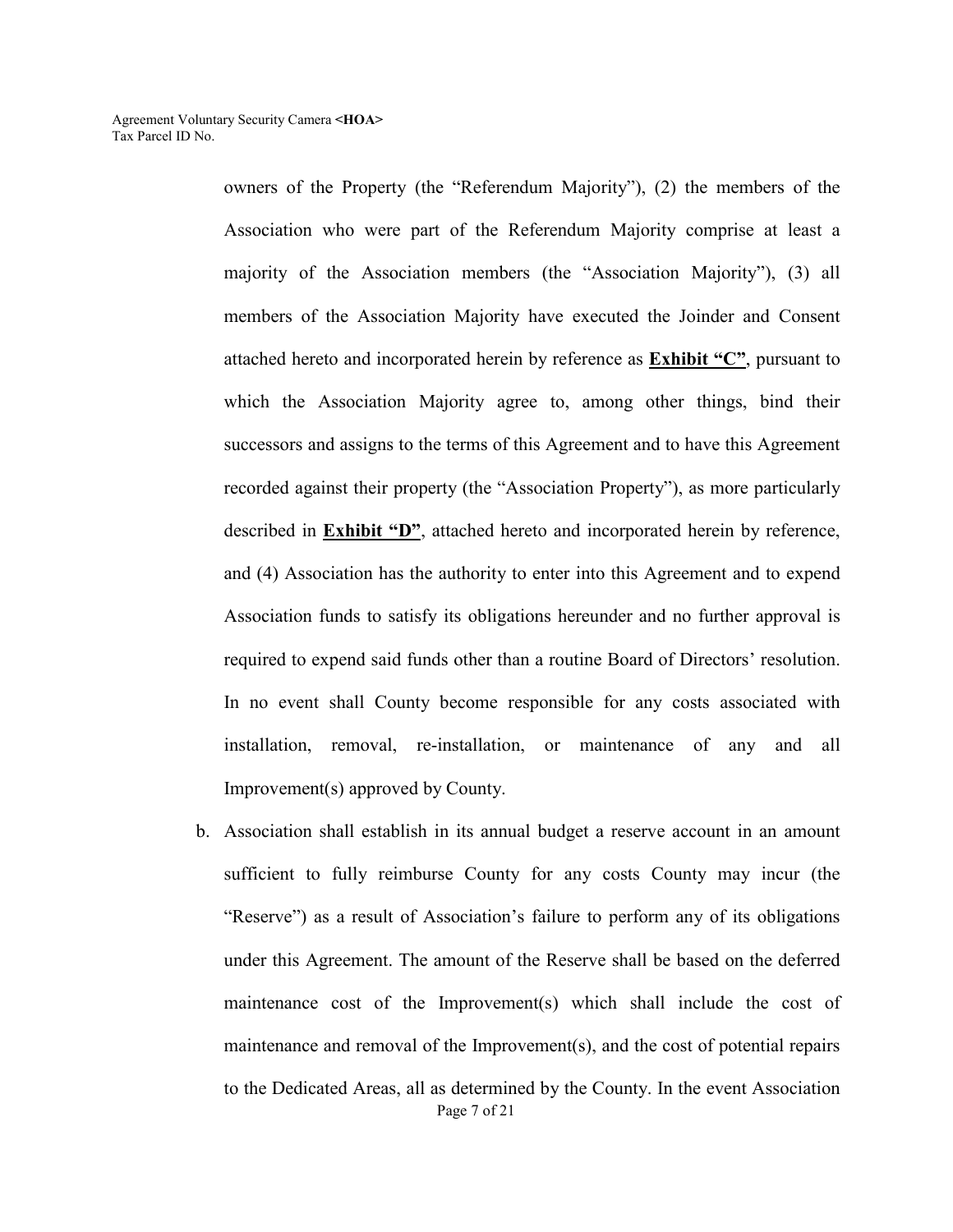fails to maintain or remove the Improvement(s) permitted by County, County shall have the option to remove the Improvement(s) and Association shall have the unconditional obligation to fully reimburse County from the Reserve for any said costs County may incur. Additionally, Association shall annually budget for the Reserve in the agreed upon amount and shall notify County at the address listed in Section 6 hereof, if any budget is approved which waives the Reserve or does not maintain the agreed upon level of funding in the Reserve. Notwithstanding the language in Section 11 hereof, waiver or reduction of the agreed upon amount of the Reserve is cause for immediate termination of this Agreement and revocation of the Permits by the County.

- c. Association shall comply with all County policies and standards for the installation of the Improvement(s) and shall coordinate all Improvement requests through the County's Public Works Department. All Improvement(s) installed by or for the benefit of the Association shall substantially adhere to the "Improvement Requirements" attached hereto and incorporated herein by reference as **Exhibit "E"**.
- d. Association shall, at all times throughout the term of this Agreement, validly maintain its corporate existence with the State of Florida, Division of Corporations, and annually provide proof of good standing to the Manager of the County's Development Engineering Division at the address listed in Section 6 above.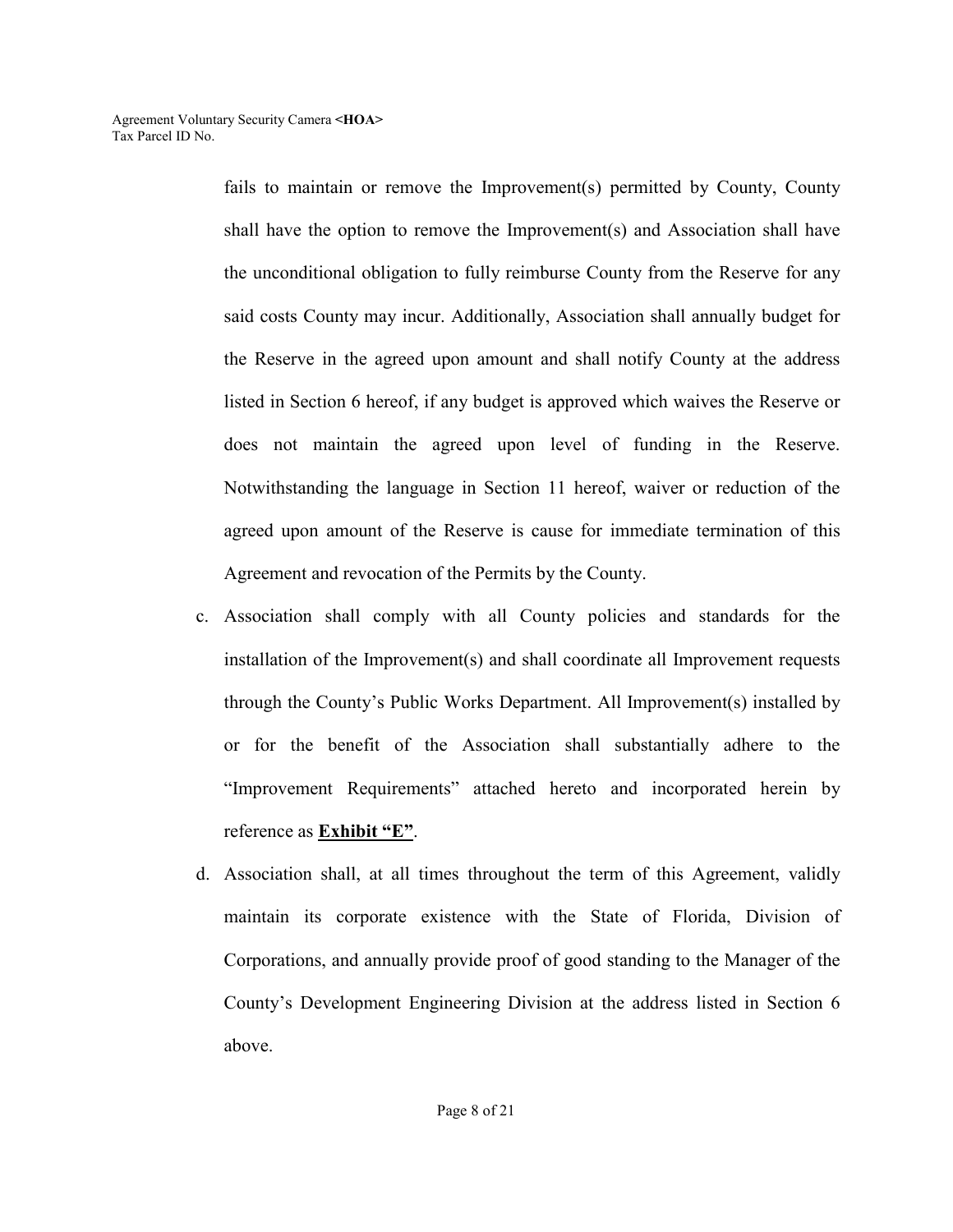e. Association's financial obligation to reimburse the County for any costs County may incur related to this Agreement or the Improvements shall survive the termination of this Agreement.

#### 8. **ASSOCIATION MAJORITY'S UNCONDITIONAL OBLIGATION.** In the

event Association is unable or unwilling to meet its financial obligations to the County pursuant to this Agreement, the Association Majority, by executing the Joinder and Consent attached hereto as **Exhibit "C"**, agrees to meet the Association's financial obligation(s) hereunder.

9. **RECORDING.** This Agreement shall be recorded against the Association Property in the Public Records of Orange County, Florida within thirty (30) days of its execution at the Association's expense. Promptly upon execution of this Agreement by the Association, but prior to execution of the Agreement by the County, Association shall pay to County an amount equal to the applicable cost of recording this Agreement in the Public Records of Orange County, Florida.

Page 9 of 21 10. **COVENANTS RUNNING WITH THE LAND.** The provisions of this Agreement shall constitute covenants running with the land or an equitable servitude upon the land, as the case may be, applicable to the Association Property described in **Exhibit "D"** hereof, or any portion thereof. Furthermore, this Agreement shall be binding on all parties having any right, title, or interest in the Association Property described herein, or any portion thereof, and their heirs, personal representatives, successors, and assigns. Association and the Association Majority declare that the Association Property described in this Agreement and any portion thereof shall be held, sold, and conveyed subject to the provisions of this Agreement. This Agreement shall inure to the benefit of and be enforceable by County and its legal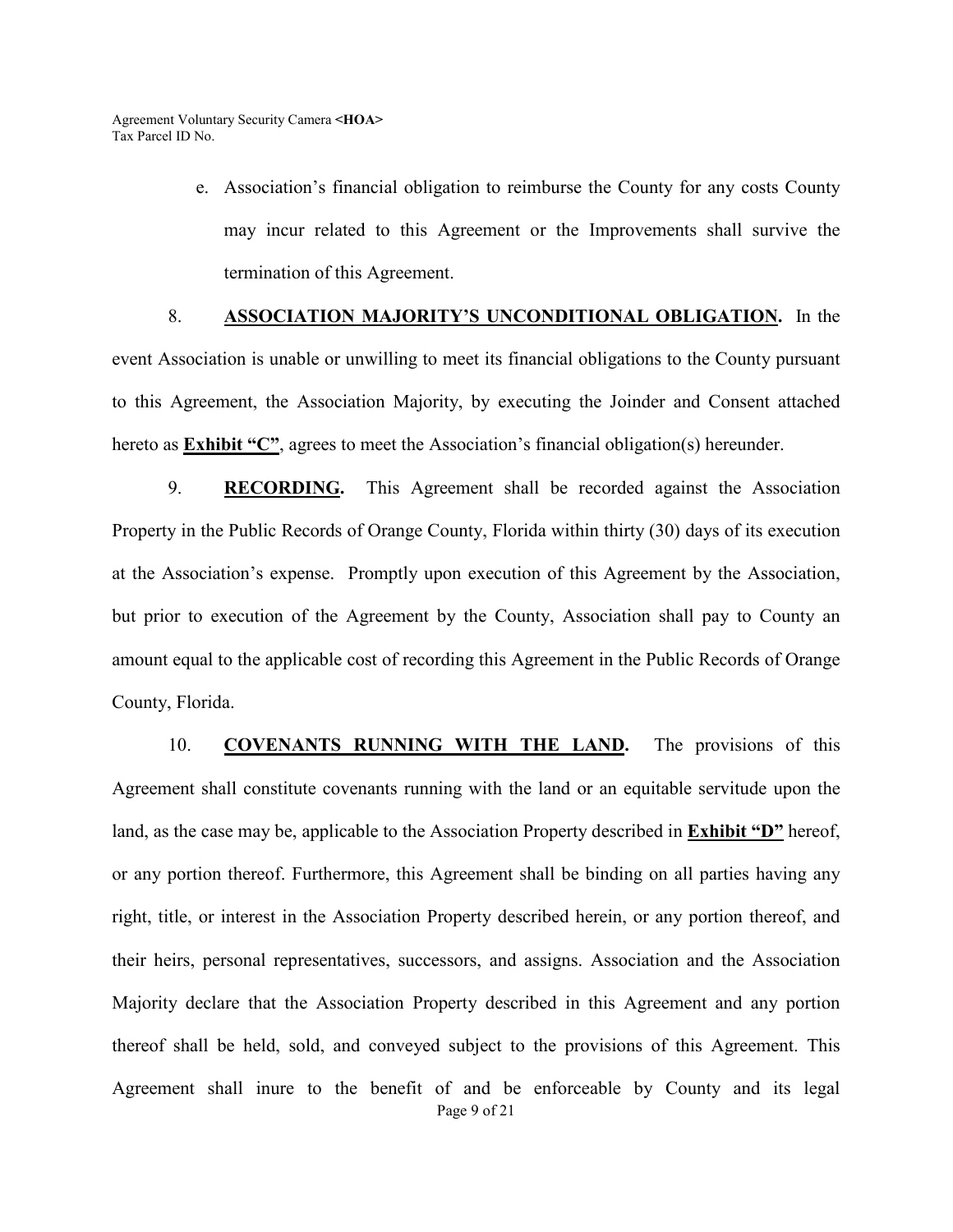representatives, successors, and assigns.

11. **DURATION.** The provisions, restrictions, and covenants of this Agreement shall run with and bind the land for a period of five (5) years from the date this Agreement is recorded in the Public Records of Orange County, Florida. Thereafter, this Agreement shall be automatically extended for successive periods of five (5) years each, unless a written instrument agreeing to terminate or revoke said provisions, restrictions, and covenants is approved by a majority of the Orange County Board of County Commissioners and the Association. No such agreement to terminate or revoke shall be effective until said written instrument has been signed, acknowledged, and recorded in the Public Records of Orange County, Florida. Notwithstanding any of the above provisions, County shall have the right to unilaterally cancel this Agreement upon forty-five (45) days prior written notice to Association. No such cancellation shall be effective until a written instrument has been executed and acknowledged by the Board of County Commissioners and recorded in the Public Records of Orange County, Florida. Should the Association desire to remove the Improvement(s), Association shall notify County in writing and, upon County's written approval of a plan to restore the Dedicated Areas, and County's final sign-off of the implementation of said plan and removal of the Improvement(s), this Agreement shall terminate once a written instrument acknowledging such termination has been executed and acknowledged by the Board of County Commissioners and recorded in the Public Records of Orange County, Florida.

Page 10 of 21 12. **NO MSTU or MSBU.** In light of the purpose and intent of this Agreement, the Association understands and agrees that during the term of this Use Agreement, the County will not entertain or process any petition to establish a Municipal Service Taxing Unit (MSTU) or a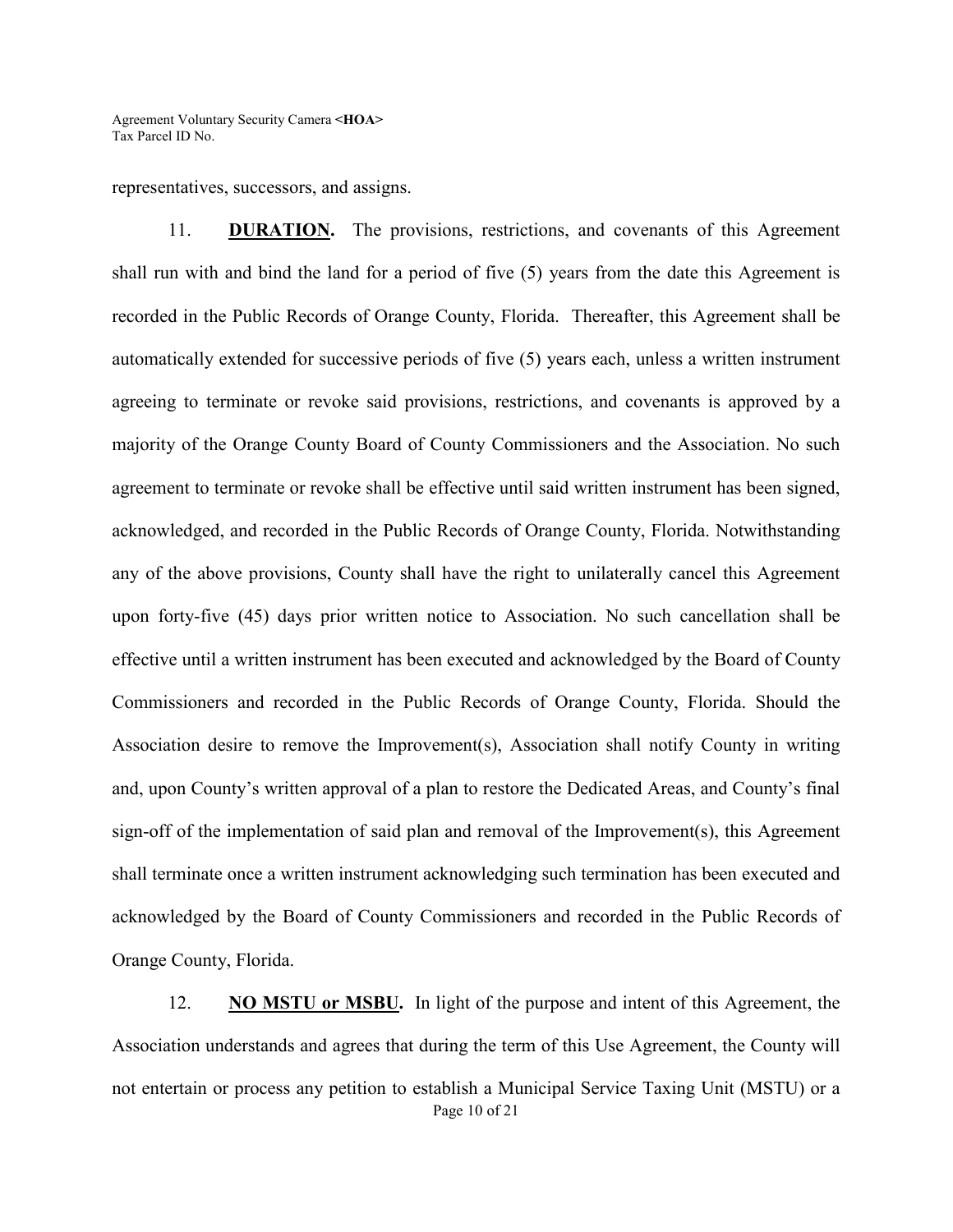Municipal Service Benefit Unit (MSBU) for the Improvements in **\_\_\_\_\_\_\_\_\_\_\_\_\_\_\_\_** [#name of subdivision#].

13. **AMENDMENT.** The provisions, restrictions, and covenants of this Agreement shall not be modified or amended except in a written instrument approved by a majority of the Orange County Board of County Commissioners and by the Association. No such modification or amendment shall be effective until said written instrument has been signed, acknowledged, and recorded in the Public Records of Orange County, Florida.

14. **COMPLIANCE WITH APPLICABLE LAWS**. Association shall comply with all applicable laws and county ordinances, including the Orange County Right-of-Way Utilization Regulations, codified at Section 21-171, et seq., Orange County Code and any laws regarding to the installation, maintenance, and use of the Improvements.

15. **DISCLAIMER OF COUNTY RESPONSIBILITY**. Nothing contained herein shall create any obligation on the part of County to maintain or participate in the maintenance of the Improvement(s). *THE COUNTY WILL NOT OWN, MONITOR, ACCESS, OR OTHERWISE CONTROL THE IMPROVEMENT(S), OR THE DATA GENERATED THEREFROM, DESCRIBED IN THIS AGREEMENT.*

16. **NOTICE.**Any notice delivered with respect to this Agreement shall be in writing and be deemed to be delivered (whether or not actually received) (i) when hand delivered to the person(s) hereinafter designated, or (ii) upon deposit of such notice in the United States Mail, postage prepaid, certified mail, return receipt requested, addressed to the person at the address set forth opposite the party's name below, or to such other address or other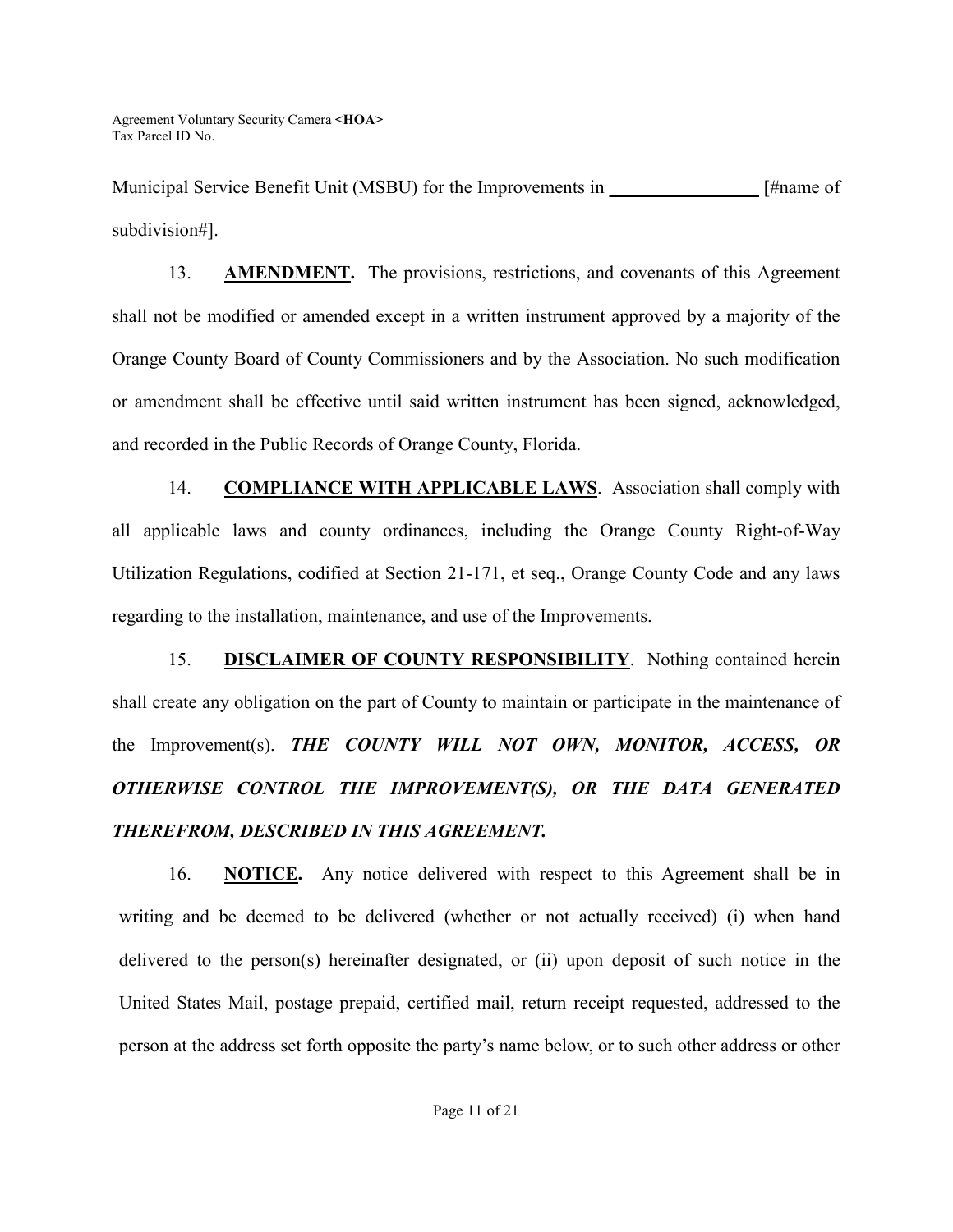person as the party shall have specified by written notice to the other party delivered in accordance herewith:

| As to Association: | Attention:                                                                                                                                      |
|--------------------|-------------------------------------------------------------------------------------------------------------------------------------------------|
| With copy to:      |                                                                                                                                                 |
| As to County:      | <b>Orange County Administrator</b><br>201 South Rosalind Avenue, 5 <sup>th</sup> Floor<br>Orlando, Florida 32801                                |
| With copy to:      | Manager, Development Engineering Division<br><b>Orange County Public Works Department</b><br>4200 South John Young Parkway<br>Orlando, FL 32839 |

17. **APPLICABLE LAW.** This Agreement and the provisions contained herein shall be construed, controlled, and interpreted according to the laws of the State of Florida and in accordance with the Orange County Code.

18. **CONSTRUCTION OF AGREEMENT; SEVERABILITY***.* Captions of the Sections and Subsections of this Agreement are for convenience and reference only, and the words contained therein shall in no way be held to explain, modify, amplify, or aid in the interpretation, construction, or meaning of the provisions of this Agreement. If any provision of this Agreement, the deletion of which would not adversely affect the receipt of any material benefits by any party hereunder or substantially increase the burden of any party hereunder, shall be held to be invalid or unenforceable to any extent by a court of competent jurisdiction, the same shall not affect in any respect whatsoever the validity or enforceability of the remainder of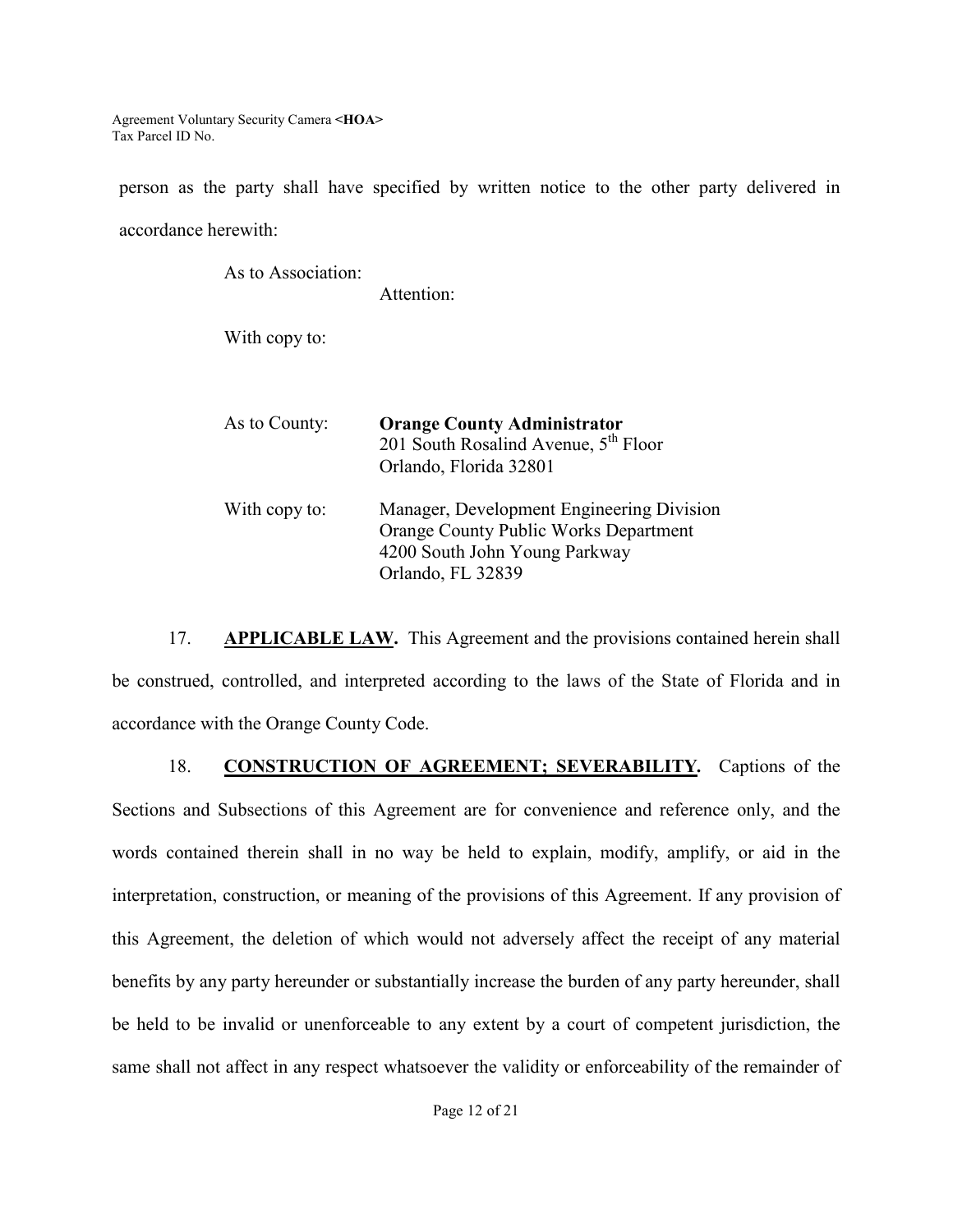this Agreement.

19. **COUNTERPARTS**. This Agreement may be executed in the same number of counterparts as there are parties to this Agreement, each of which shall be deemed to be an original and all of which together shall constitute one and the same instrument.

20. **EFFECTIVE DATE**. This Agreement shall take effect upon being recorded in the Public Records of Orange County, Florida.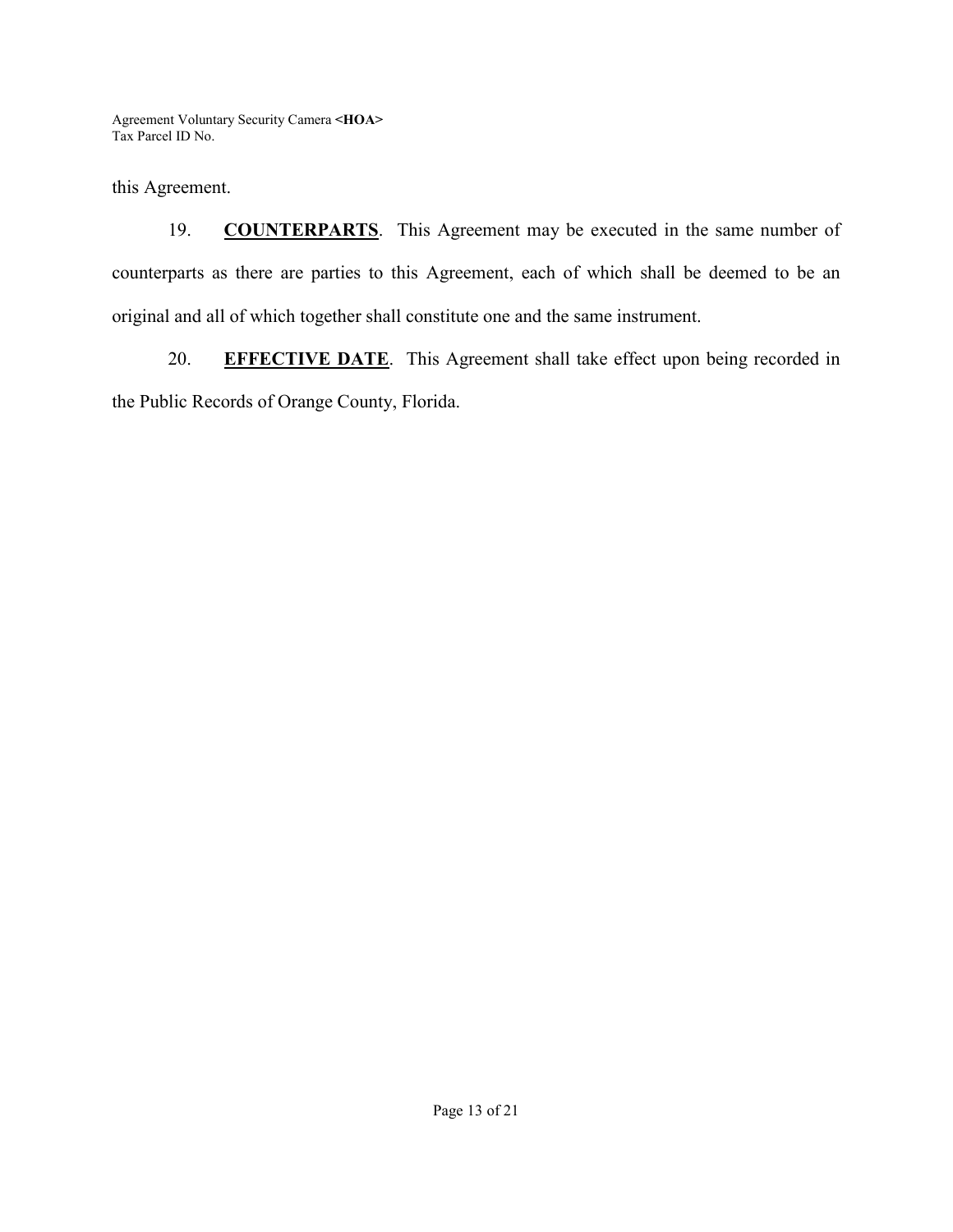**IN WITNESS WHEREOF**, the parties have caused this Agreement to be duly

executed by their respective duly authorized representatives on the dates set forth below.

## **COUNTY**

ORANGE COUNTY, FLORIDA By: Board of County Commissioners

By:

 **Jerry L. Demings**  Orange County Mayor

Date: \_\_\_\_\_\_\_\_\_\_\_\_\_\_\_\_\_\_\_\_\_\_\_\_\_

ATTEST: Phil Diamond, CPA, County Comptroller As Clerk of the Board of County Commissioners

By:  $\overline{\phantom{a}}$  ,  $\overline{\phantom{a}}$  ,  $\overline{\phantom{a}}$  ,  $\overline{\phantom{a}}$  ,  $\overline{\phantom{a}}$  ,  $\overline{\phantom{a}}$  ,  $\overline{\phantom{a}}$  ,  $\overline{\phantom{a}}$  ,  $\overline{\phantom{a}}$  ,  $\overline{\phantom{a}}$  ,  $\overline{\phantom{a}}$  ,  $\overline{\phantom{a}}$  ,  $\overline{\phantom{a}}$  ,  $\overline{\phantom{a}}$  ,  $\overline{\phantom{a}}$  ,  $\overline{\phantom{a}}$ 

Deputy Clerk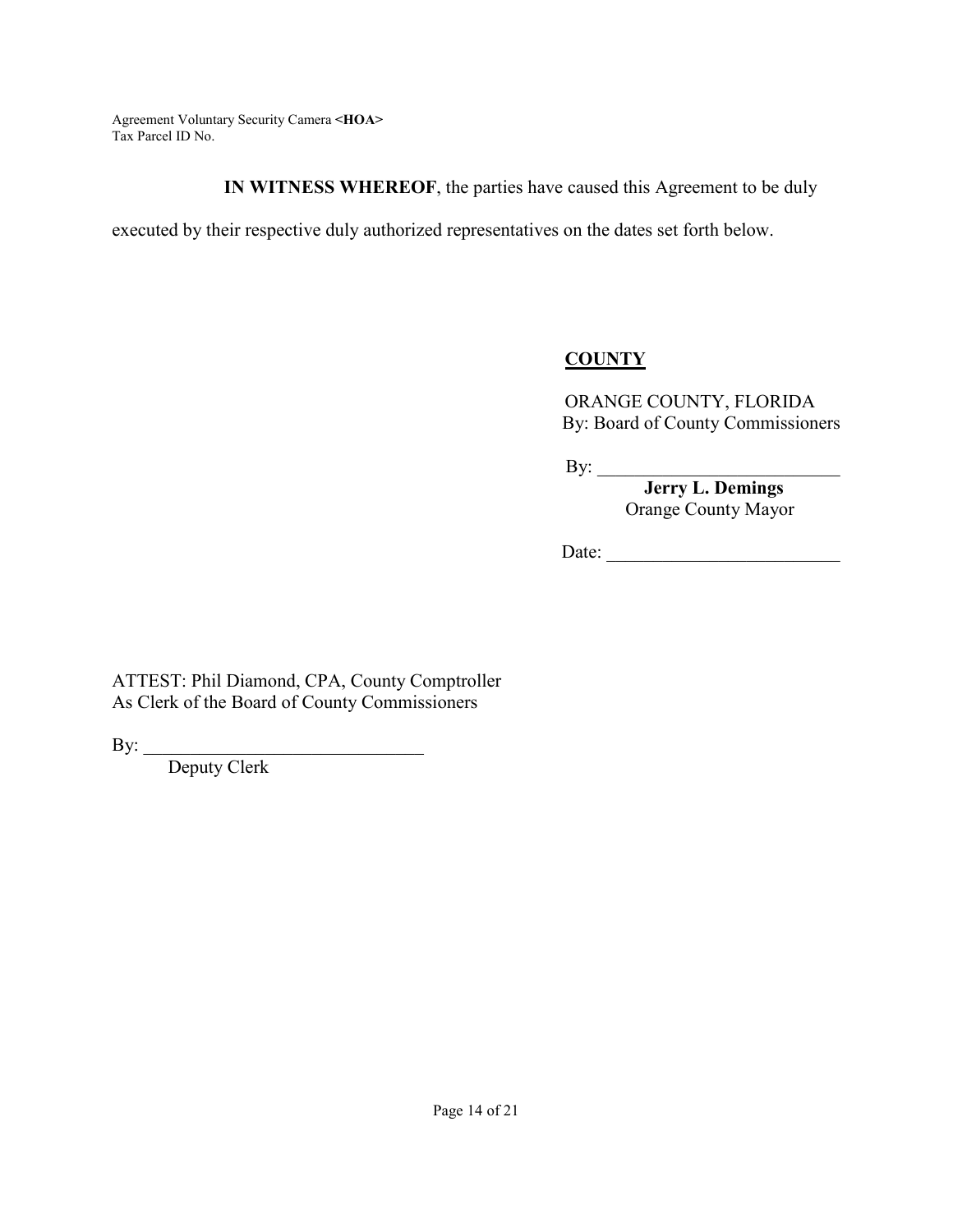#### **ASSOCIATION**

<NAME OF HOA> Homeowners' Association, Inc.

By: \_\_\_\_\_\_\_\_\_\_\_\_\_\_\_\_\_\_\_\_\_\_\_\_\_\_\_\_\_\_\_\_

Print Name:

Title: \_\_\_\_\_\_\_\_\_\_\_\_\_\_\_\_\_\_\_\_\_\_\_\_\_\_\_\_\_\_

WITNESS: WITNESS:

Print name: \_\_\_\_\_\_\_\_\_\_\_\_\_\_\_\_\_\_\_\_\_ Print Name:

## **STATE OF \_\_\_\_\_\_\_\_\_\_\_\_\_\_\_\_\_\_\_\_ COUNTY OF \_\_\_\_\_\_\_\_\_\_\_\_\_\_\_\_\_\_**

The foregoing instrument was acknowledged before me **by means of physical presence / online notarization**, this **(date)** by **(name of officer or agent)**, **(title of officer or agent)** of **(name of corporation acknowledging)**, a **(state or place of incorporation)** corporation, on behalf of the corporation, who is personally known to me or has produced **(type of identification)**, as identification.

> \_\_\_\_\_\_\_\_\_\_\_\_\_\_\_\_\_\_\_\_\_\_\_\_\_\_\_\_\_\_\_\_\_\_\_\_\_ Signature of person taking acknowledgement Name typed, printed or stamped: **\_\_\_\_\_\_\_\_\_\_\_\_\_\_\_\_\_\_\_\_\_\_\_\_**  Tittle or rank**: \_\_\_\_\_\_\_\_\_\_\_\_\_\_\_\_\_\_\_\_\_\_\_\_**

> > Page 15 of 21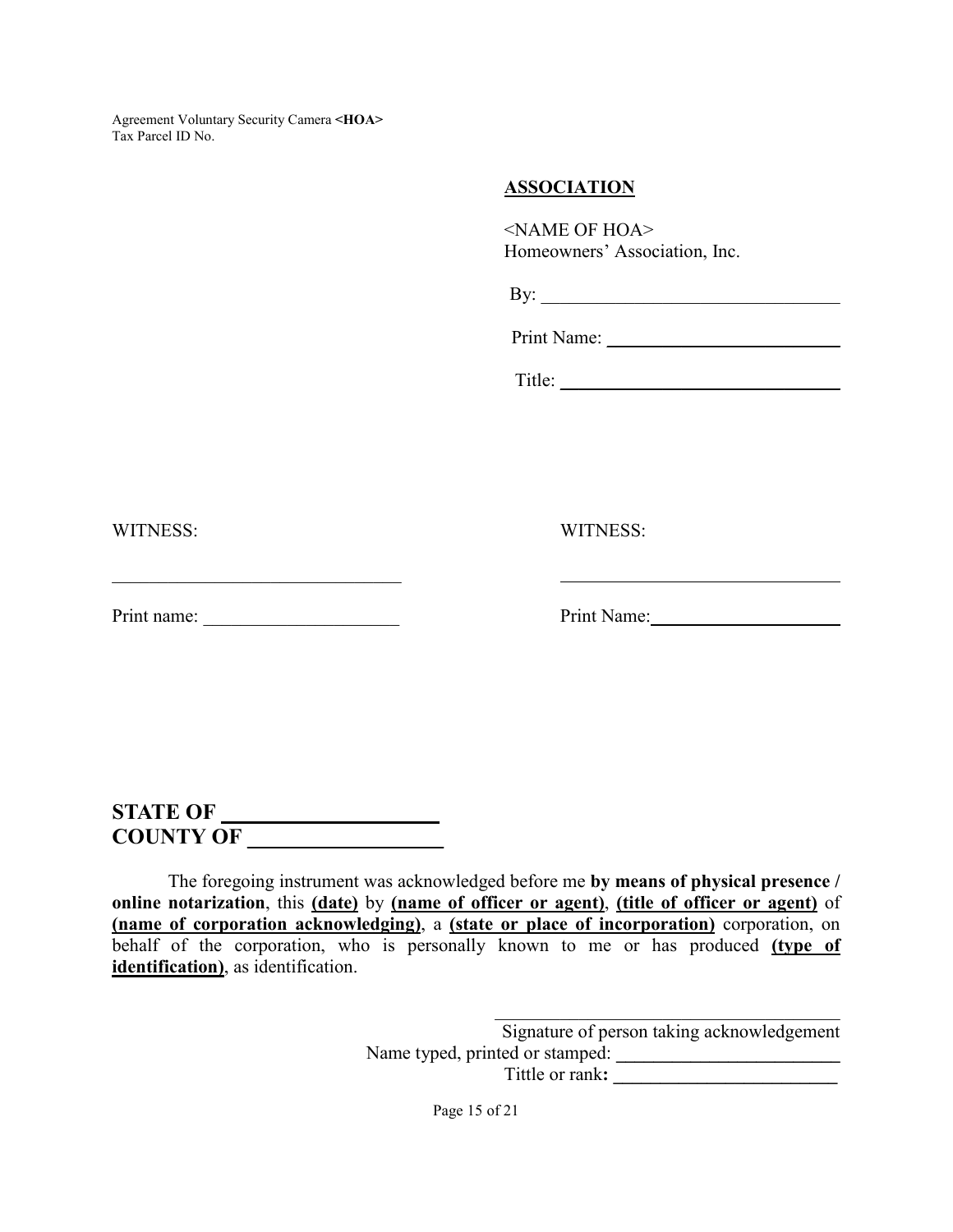## **EXHIBIT "A"**

Legal description of Subdivision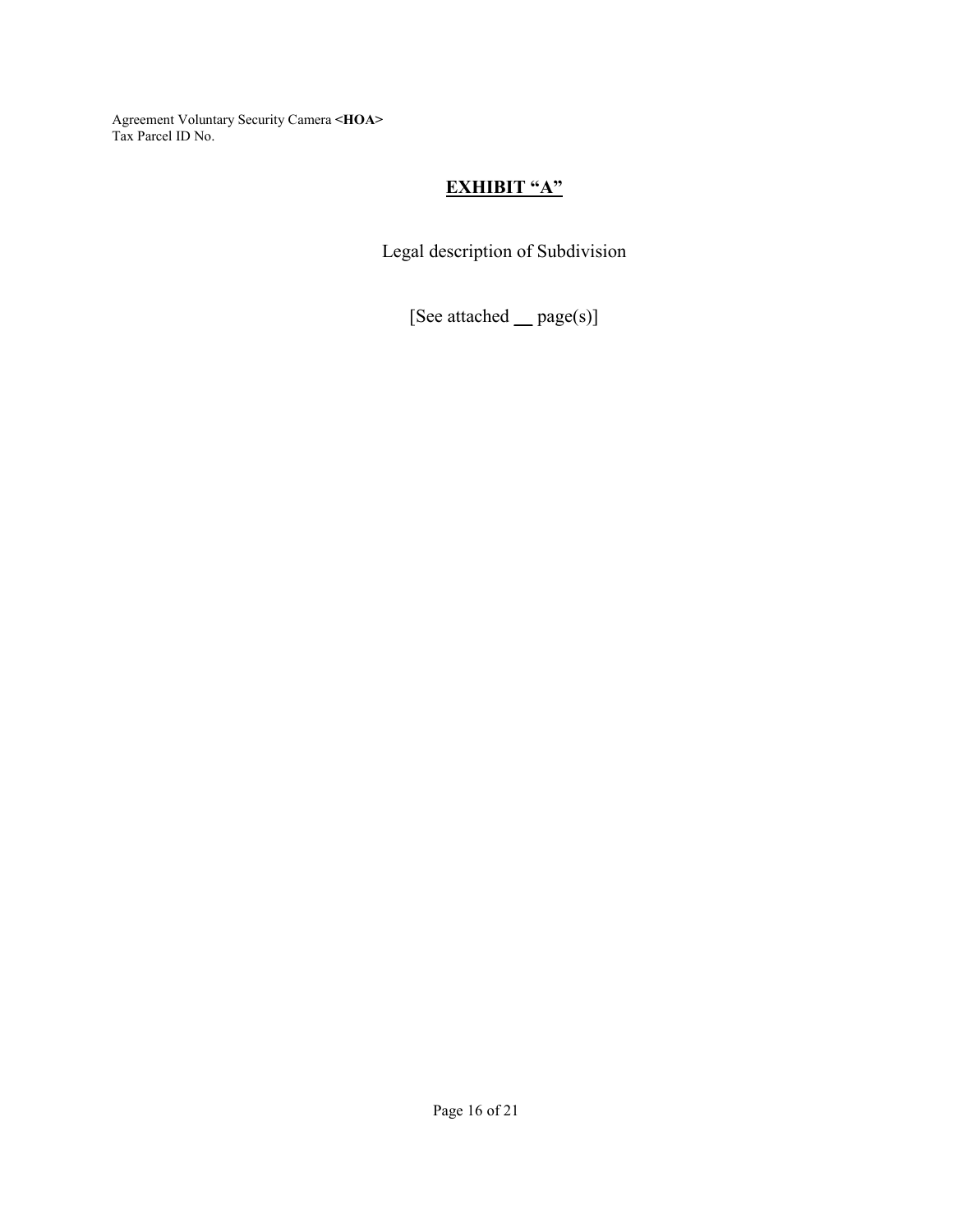### **EXHIBIT "B"**

List of Association Members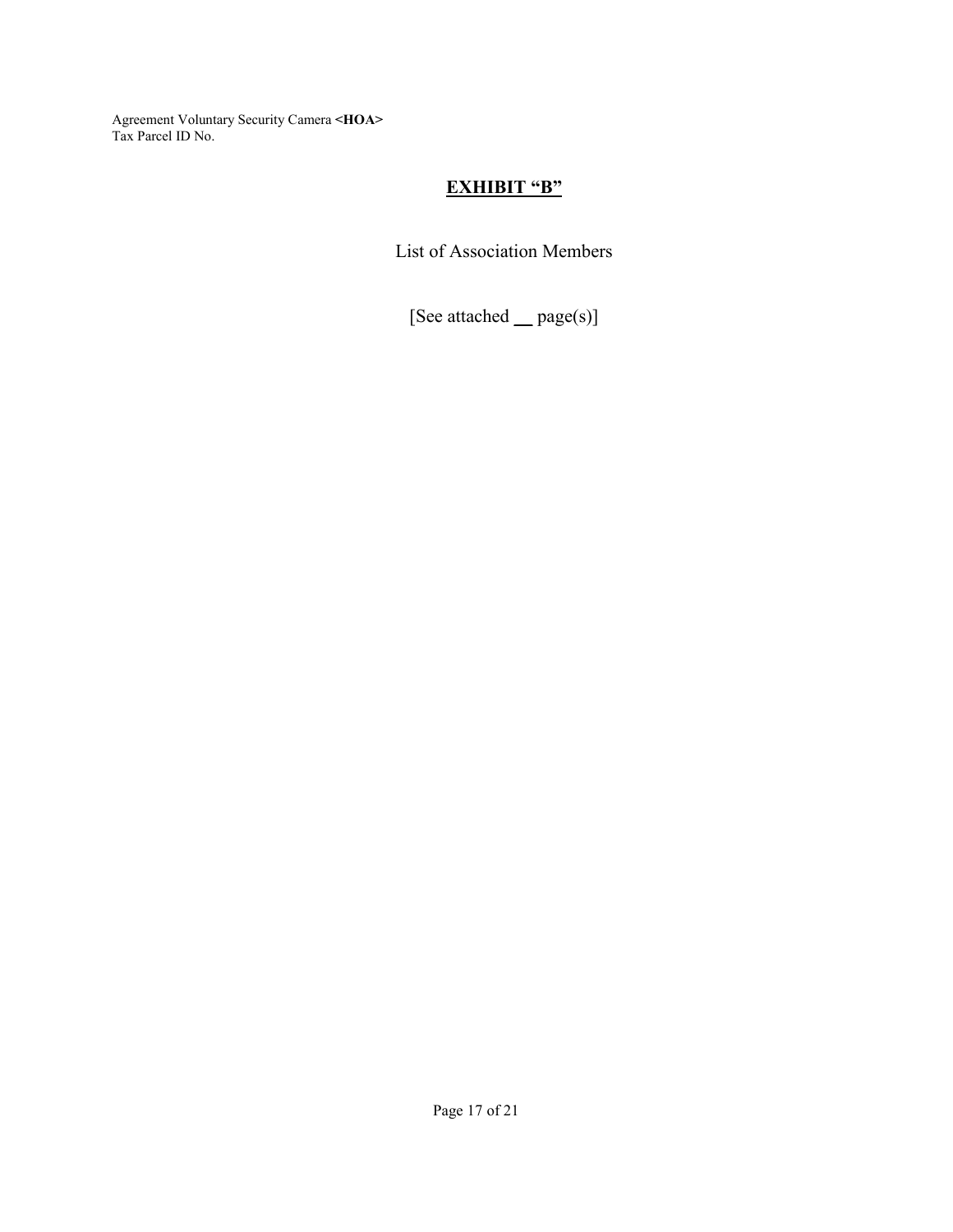## **EXHIBIT "C"**

Joinder and consent of Association majority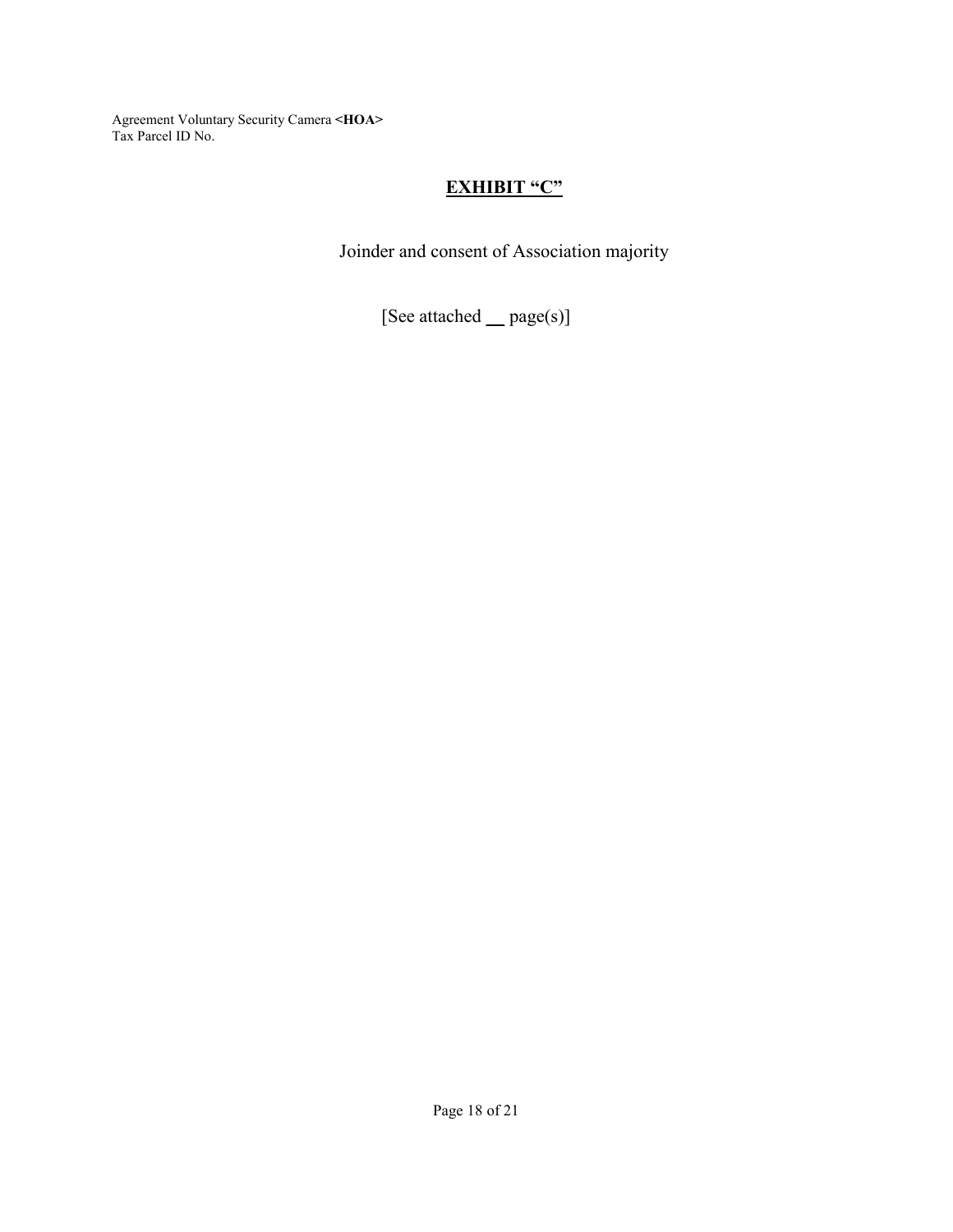#### **JOINDER AND CONSENT TO USE AGREEMENT**

The undersigned hereby certifies that he/she/they is/are the owner(s) (or mortgagee) of the following property (the "Property"):

#### [#LEGAL DESCRIPTION OF PROPERTY#]

and that the undersigned hereby joins in and consents to the terms of the Use Agreement entered into by and between the **\_\_\_\_\_\_\_\_\_\_\_\_\_\_\_** Homeowners Association, Inc. (the "Association") and **Orange County**, Florida (the "County") dated **\_\_\_\_\_\_\_\_\_\_\_\_**, **20\_\_** (the "Use Agreement"). The undersigned consents to the recording of the Use Agreement against the Property and agrees that the terms of such Use Agreement shall be binding upon the undersigned's successors and assigns. Further, in the event Association is unable or unwilling to meet its financial obligations to the County under the Use Agreement, the undersigned agrees to meet the Association's financial obligation(s) thereunder.

Signed, sealed and delivered in the presence of

| [#Individually / as Husband & Wife#] |
|--------------------------------------|
|                                      |
| Print Name:                          |

\_\_\_\_\_\_\_\_\_\_\_\_\_\_\_\_\_\_\_\_\_\_\_\_\_\_\_\_\_\_ Print Name: **Print Name:** Print Name:

WITNESS: WITNESS:

## **STATE OF \_\_\_\_\_\_\_\_\_\_\_\_\_\_\_\_\_\_\_\_ COUNTY OF \_\_\_\_\_\_\_\_\_\_\_\_\_\_\_\_\_\_**

The foregoing instrument was acknowledged before me **by means of physical presence / online notarization**, this **(date)** by **(name of person acknowledging)**, who is personally known to me or has produced **(type of identification)**, as identification.

> Signature of person taking acknowledgement Name typed, printed or stamped: **\_\_\_\_\_\_\_\_\_\_\_\_\_\_\_\_\_\_\_\_\_\_\_\_**  Tittle or rank:

\_\_\_\_\_\_\_\_\_\_\_\_\_\_\_\_\_\_\_\_\_\_\_\_\_\_\_\_\_\_\_\_\_\_\_\_\_

Page 19 of 21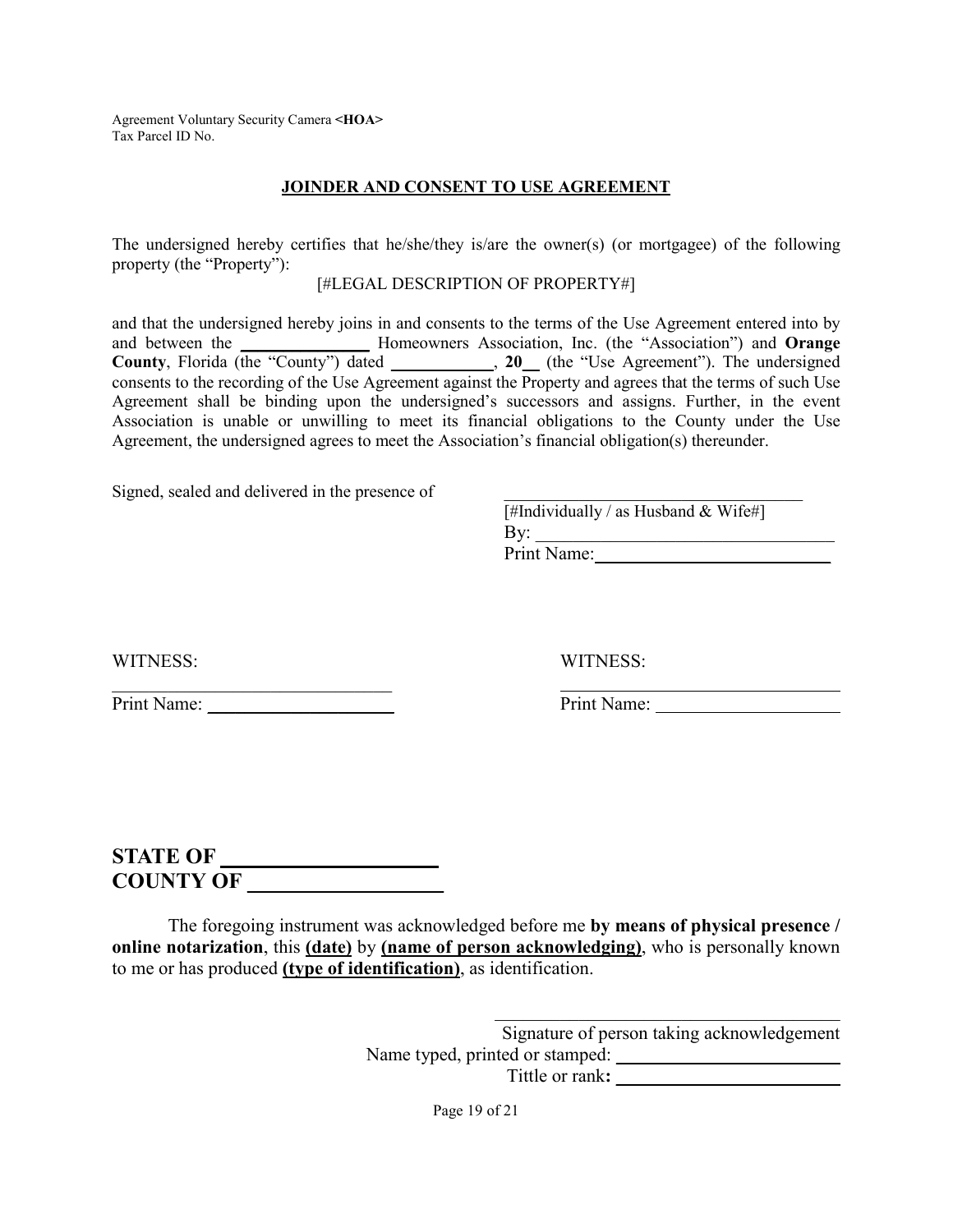## **EXHIBIT "D"**

Legal description of Individual Property